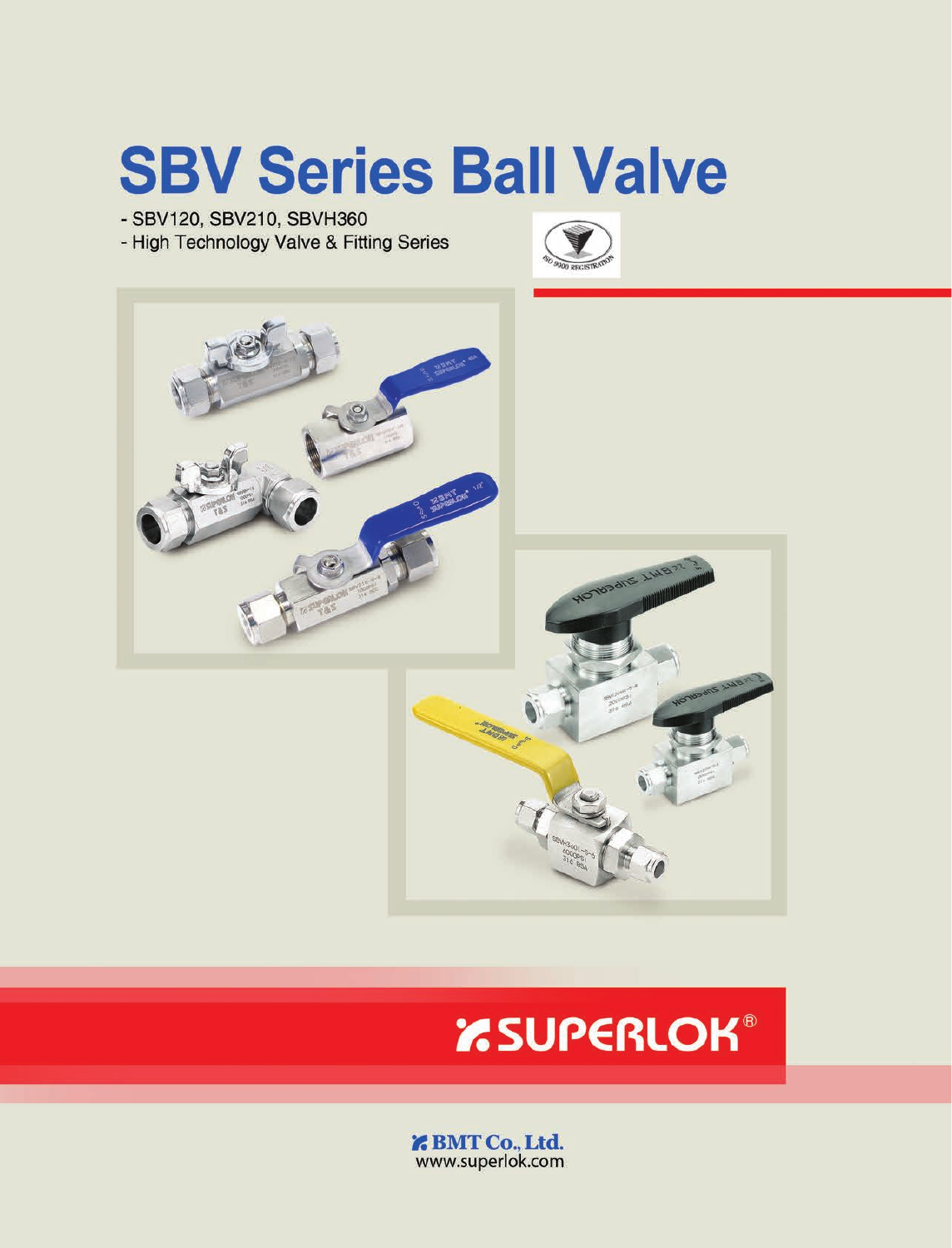#### **ESUPERLOK®**

# **120 SERIES ONE PIECE TYPE**

**PACTABODE LINE** 

# **SBV 120H Series**

MOTUBONS LIN



- Simple design with one piece body
- Tight and smooth, low torque and easy operation
- One-piece ball stem
- *■* Panel mountable
- *■*Variety of End Connections
- Straight, Angle and 3-Way flow patterns
- Each and every valve is tested at the factory

#### **Specifications**

| <b>Pressure rating</b>    | 3000psig (206bar)@70°F (21°C)                       |  |  |  |
|---------------------------|-----------------------------------------------------|--|--|--|
| <b>Temperature rating</b> | 50 to 150°F (10 to 65°C) with PTFE seat and packing |  |  |  |
| <b>Body material</b>      | 316 stainless steel and Brass                       |  |  |  |
| <b>Port Connections</b>   | $1/16$ " to $3/4$ " and 3mm to 12mm                 |  |  |  |
| <b>Orifice</b>            | 0.052" and 0.406" (1.3mm to 10.3mm)                 |  |  |  |

#### **Testing**

■ Each Valve is tested with nitrogen at 1000psig(69bar) to maximum allowable leak rate of 0.1 SCCM.

#### **Packing Adjustment**

*■* Valves are adjusted for factory testing at 1000psig(69bar). *■* Packing must be readjusted for service at higher pressures.

#### **Materials of Construction**



|                |                       | <b>Material Grade / ASTM Specification</b> |                        |  |  |  |  |
|----------------|-----------------------|--------------------------------------------|------------------------|--|--|--|--|
| No.            | <b>Component</b>      | <b>Stainless Steel</b>                     |                        |  |  |  |  |
|                | Handle                | Zinc                                       |                        |  |  |  |  |
| 1              | <b>Set Screw</b>      |                                            | <b>Stainless Steel</b> |  |  |  |  |
| $\overline{2}$ | Panel Nut             | <b>Stainless Steel</b>                     | <b>Brass</b>           |  |  |  |  |
| 3              | Packing Bolt          | SS316 / A479                               | Brass / B16            |  |  |  |  |
| *4             | Packing               | <b>PTFE</b>                                |                        |  |  |  |  |
| 5              | Upper Packing Gland   |                                            |                        |  |  |  |  |
| 6              | Lower Packing Gland   |                                            | SS316 / A479           |  |  |  |  |
| $*7$           | Upper&Lower Ball Seat |                                            | <b>PTFE</b>            |  |  |  |  |
| $*8$           | Side Disc             |                                            | SS316 - Sintered       |  |  |  |  |
|                | Side Ring             |                                            |                        |  |  |  |  |
| *9             | <b>Ball Stem</b>      |                                            | SS316 / A479           |  |  |  |  |
| $*10$          | <b>Body</b>           | SS316 / A479<br>Brass / B16                |                        |  |  |  |  |

 $%$  Wetted components are marked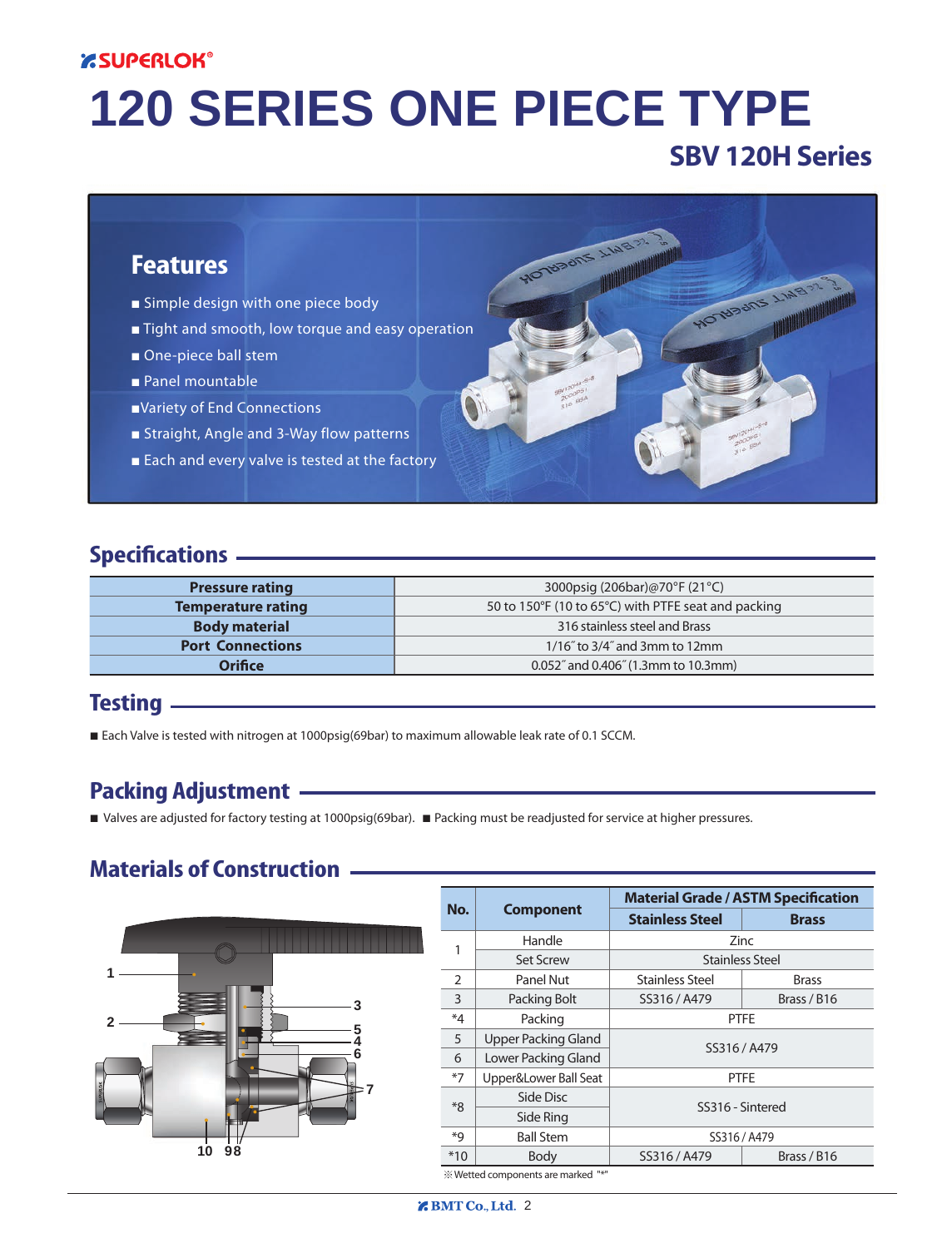# **120 SERIES : 2-Way (On - Off Valve)**

**STRAIGHT TYPE** 

**ANGLE TYPE** 



# **Table of dimensions**

|                                 | <b>Order Number</b> |                |                |      | <b>End Connections</b> |                 |                |                |      |      | <b>Dimensions (mm)</b> |     |      |      |                  |      |
|---------------------------------|---------------------|----------------|----------------|------|------------------------|-----------------|----------------|----------------|------|------|------------------------|-----|------|------|------------------|------|
| <b>Series</b>                   |                     | Part No.       | <b>Orifice</b> | Cv   | <b>Inlet</b>           | <b>Outlet</b>   | $\overline{A}$ | A <sub>1</sub> | B    | D    | E                      | F   | G    | н    |                  | W    |
|                                 | S                   | $\mathbf{1}$   | 1.3            | 0.1  | 1/16" SUPERLOK         |                 | 21.3           | 21.3           | 42.6 |      |                        |     |      |      |                  |      |
|                                 | S<br>3M             |                | 2.4            | 0.2  |                        | 3mm SUPERLOK    | 25.4           |                | 50.8 |      |                        |     |      |      |                  |      |
| <b>SBV120</b>                   | S                   | 2              |                | 0.2  |                        | 1/8" SUPERLOK   |                | 25.4           |      | 7.1  | 8.7                    |     |      |      | $15.0$ 36.0 29.0 | 15.0 |
| H1                              | F                   | 2N             |                | 0.5  |                        | 1/8" FEMALE NPT | 20.6           | 20.6           | 41.2 |      |                        | 6.4 |      |      |                  |      |
|                                 | S                   | 6M             | 3.2            | 0.6  | 6mm SUPERLOK           |                 | 27.7           | 27.7           | 55.4 |      |                        |     |      |      |                  |      |
| S                               |                     | $\overline{4}$ |                | 0.6  | 1/4" SUPERLOK          |                 |                |                |      |      |                        |     |      |      |                  |      |
|                                 | F                   | 2N             |                | 1.2  |                        | 1/8" FEMALE NPT | 25.4           | 25.4           | 50.8 |      |                        |     |      |      |                  |      |
|                                 | F<br>4N             |                |                | 0.9  | 1/4" FEMALE NPT        |                 | 26.2           | 26.2           | 52.4 |      |                        |     |      |      |                  |      |
| F                               |                     | 4R             |                | 0.9  |                        | 1/4" ISO FEMALE |                |                |      |      |                        |     |      |      |                  |      |
|                                 | M                   | 4N             |                | 1.2  | 1/4" MALE NPT          |                 | 25.4           | 25.4           | 50.8 |      |                        |     |      | 43.7 | 38.5             | 19.8 |
| <b>SBV120</b><br>H <sub>2</sub> | <b>MS</b>           | $4N-4$         | 4.8            | 1.6  | 1/4" MALE NPT          | 1/4" SUPERLOK   | 25.4           | 30.2           | 55.6 | 9.4  | 11.2                   | 4.8 | 19.8 |      |                  |      |
|                                 | $\mathsf{S}$        | 6M             |                | 2.4  | 6mm SUPERLOK           |                 | 30.2           | 30.2           | 60.4 |      |                        |     |      |      |                  |      |
|                                 | S                   | 4              |                | 2.4  | 1/4" SUPERLOK          |                 |                |                |      |      |                        |     |      |      |                  |      |
|                                 | S                   | 8M             |                | 1.5  | 8mm SUPERLOK           |                 | 31.0           | 31.0           | 62.0 |      |                        |     |      |      |                  |      |
|                                 | S                   | 6              |                | 1.5  |                        | 3/8" SUPERLOK   | 32.5           | 32.5           | 65.0 |      |                        |     |      |      |                  |      |
|                                 | F                   | 4N             |                | 3.0  |                        | 1/4" FEMALE NPT |                |                |      |      |                        |     |      |      |                  |      |
|                                 | F                   | 6N             |                | 2.6  | 3/8" FEMALE NPT        |                 | 31.8           | 31.8           | 63.6 |      |                        |     |      |      |                  |      |
| <b>SBV120</b><br>H <sub>3</sub> | F                   | 6R             | 7.1            | 2.6  | 3/8" ISO FEMALE        |                 |                |                |      | 14.2 | 14.2                   | 9.4 | 28.5 | 56.1 | 51.0             | 28.5 |
|                                 | S                   | 6              |                | 6.0  |                        | 3/8" SUPERLOK   | 38.9           | 38.9           | 77.8 |      |                        |     |      |      |                  |      |
|                                 | S                   | 10M            |                | 6.0  |                        | 10mm SUPERLOK   |                |                |      |      |                        |     |      |      |                  |      |
|                                 | F                   | 8N             |                | 6.3  |                        | 1/2" FEMALE NPT | 39.6           | 39.6           | 79.2 |      |                        |     |      |      |                  |      |
|                                 | F                   | 8R             |                | 6.3  | 1/2" ISO FEMALE        |                 |                |                |      | 17.5 | 17.5                   | 9.4 |      |      | 75.0             | 75.0 |
| <b>SBV120</b><br>H4             | S                   | 12M            | 10.3           | 12.0 |                        | 12mm SUPERLOK   |                |                |      |      |                        |     | 38.1 | 71.8 |                  |      |
|                                 | S                   | 8              |                | 12.0 |                        | 1/2" SUPERLOK   | 50.0           | 50.0           | 100  |      |                        |     |      |      |                  |      |
|                                 | S                   | 12             |                | 6.4  |                        | 3/4" SUPERLOK   |                |                |      |      |                        |     |      |      |                  |      |

※Dimensions shown with **SUPERLOK** nuts measure in the finger-tight, where applicable.

※All dimensions are for reference only, subject to change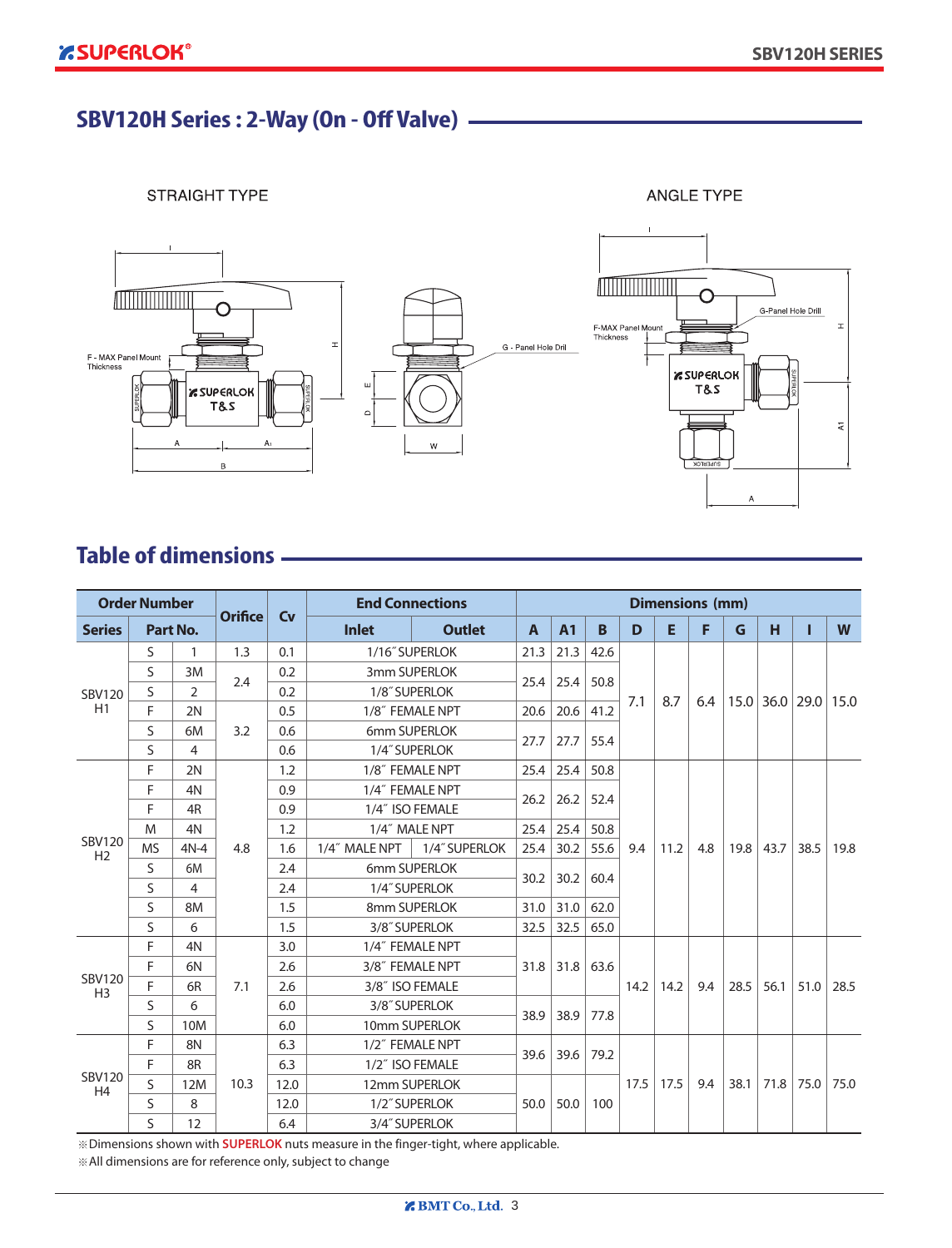# **SBV120H Series : 3-Way (Switching Valve)**





# **Table of dimensions**

| <b>Order Number</b>                                          |    |                |                |           | <b>End Connections</b>  |                 |                |              |      | <b>Dimensions (mm)</b> |      |     |      |                      |      |      |
|--------------------------------------------------------------|----|----------------|----------------|-----------|-------------------------|-----------------|----------------|--------------|------|------------------------|------|-----|------|----------------------|------|------|
| <b>Series</b>                                                |    | Part No.       | <b>Orifice</b> | <b>Cv</b> | <b>Inlet</b>            | <b>Outlet</b>   | $\overline{A}$ | <b>A1</b>    | B    | D                      | E    | F   | G    | н                    |      | W    |
|                                                              | S  | 1              | 0.08<br>1.3    |           |                         | 1/16" SUPERLOK  | 21.3           | 20.6         | 42.6 |                        |      |     |      |                      |      |      |
|                                                              | S  | 3M             | 2.4            | 0.15      |                         | 3mm SUPERLOK    |                | 24.6         | 50.8 |                        |      |     |      |                      |      |      |
| <b>SBV120</b>                                                | S  | $\overline{2}$ |                | 0.15      |                         | 1/8" SUPERLOK   | 25.4           |              |      | 7.1                    | 8.7  | 6.4 |      | $15.0$   36.0   29.0 |      | 15.0 |
| H <sub>13</sub>                                              | F  | 2N             |                | 0.3       | 1/8" FEMALE NPT         |                 | 20.6           | 20.6         | 41.2 |                        |      |     |      |                      |      |      |
|                                                              | S  | 6M             | 3.2            | 0.35      | 6mm SUPERLOK            |                 | 27.7<br>26.9   | 55.4         |      |                        |      |     |      |                      |      |      |
|                                                              | S  | 4              |                | 0.35      |                         | 1/4" SUPERLOK   |                |              |      |                        |      |     |      |                      |      |      |
| F<br>F<br><b>MS</b><br><b>SBV120</b><br>H <sub>23</sub><br>S | 4N |                | 0.75           |           | 1/4" FEMALE NPT<br>26.2 |                 | 26.2           | 52.4         |      |                        |      |     |      |                      |      |      |
|                                                              |    | 4R             |                |           |                         | 1/4" ISO FEMALE |                |              |      |                        | 11.2 | 4.8 |      | 19.8 43.7 38.5       |      | 19.8 |
|                                                              |    | $4N-4$         | 4.8            | 0.8       | 1/4" MALE NPT           | 1/4" SUPERLOK   | 25.4           | 30.2         | 55.6 | 9.4                    |      |     |      |                      |      |      |
|                                                              |    | 6M             |                | 0.9       |                         | 6mm SUPERLOK    | 30.2           | 30.2         | 60.4 |                        |      |     |      |                      |      |      |
|                                                              | S  | 4              |                |           | 1/4" SUPERLOK           |                 |                |              |      |                        |      |     |      |                      |      |      |
|                                                              | S  | 8M             |                | 0.8       | 8mm SUPERLOK            |                 | 31.0           | 31.0         | 62.0 |                        |      |     |      |                      |      |      |
|                                                              | F  | 4N             |                | 1.7       |                         | 1/4" FEMALE NPT |                | 31.8<br>31.8 | 63.6 |                        |      |     |      |                      |      |      |
|                                                              | F  | 6N             |                | 1.5       |                         | 3/8" FEMALE NPT |                |              |      |                        |      |     |      |                      |      |      |
| <b>SBV120</b><br>H33                                         | F  | 6R             | 7.1            |           |                         | 3/8" ISO FEMALE |                |              |      | 14.2                   | 14.2 | 9.4 | 28.5 | 56.1                 | 51.0 | 28.5 |
|                                                              | S  | 6              |                | 2.0       |                         | 3/8" SUPERLOK   | 38.9           | 38.9         | 77.8 |                        |      |     |      |                      |      |      |
|                                                              | S  | 10M            |                |           |                         | 10mm SUPERLOK   |                |              |      |                        |      |     |      |                      |      |      |
|                                                              | F  | 8N             |                | 3.5       | 1/2" FEMALE NPT         |                 | 39.6           | 39.6         | 79.2 |                        |      |     |      |                      |      |      |
|                                                              | F  | 8R             |                |           |                         | 1/2" ISO FEMALE |                |              |      |                        |      |     |      |                      |      |      |
| <b>SBV120</b><br>H43                                         | S  | 12M            | 10.3           | 4.6       |                         | 12mm SUPERLOK   |                |              |      | 17.5                   | 17.5 | 9.4 | 38.1 | 71.8                 | 75.0 | 38.1 |
|                                                              | S  | 8              |                |           |                         | 1/2" SUPERLOK   | 50.0           | 50.0         | 100  |                        |      |     |      |                      |      |      |
|                                                              | S  | 12             |                | 3.8       |                         | 3/4" SUPERLOK   |                |              |      |                        |      |     |      |                      |      |      |

※Dimensions shown with **SUPERLOK** nuts measure in the finger-tight, where applicable.

※All dimensions are for reference only, subject to change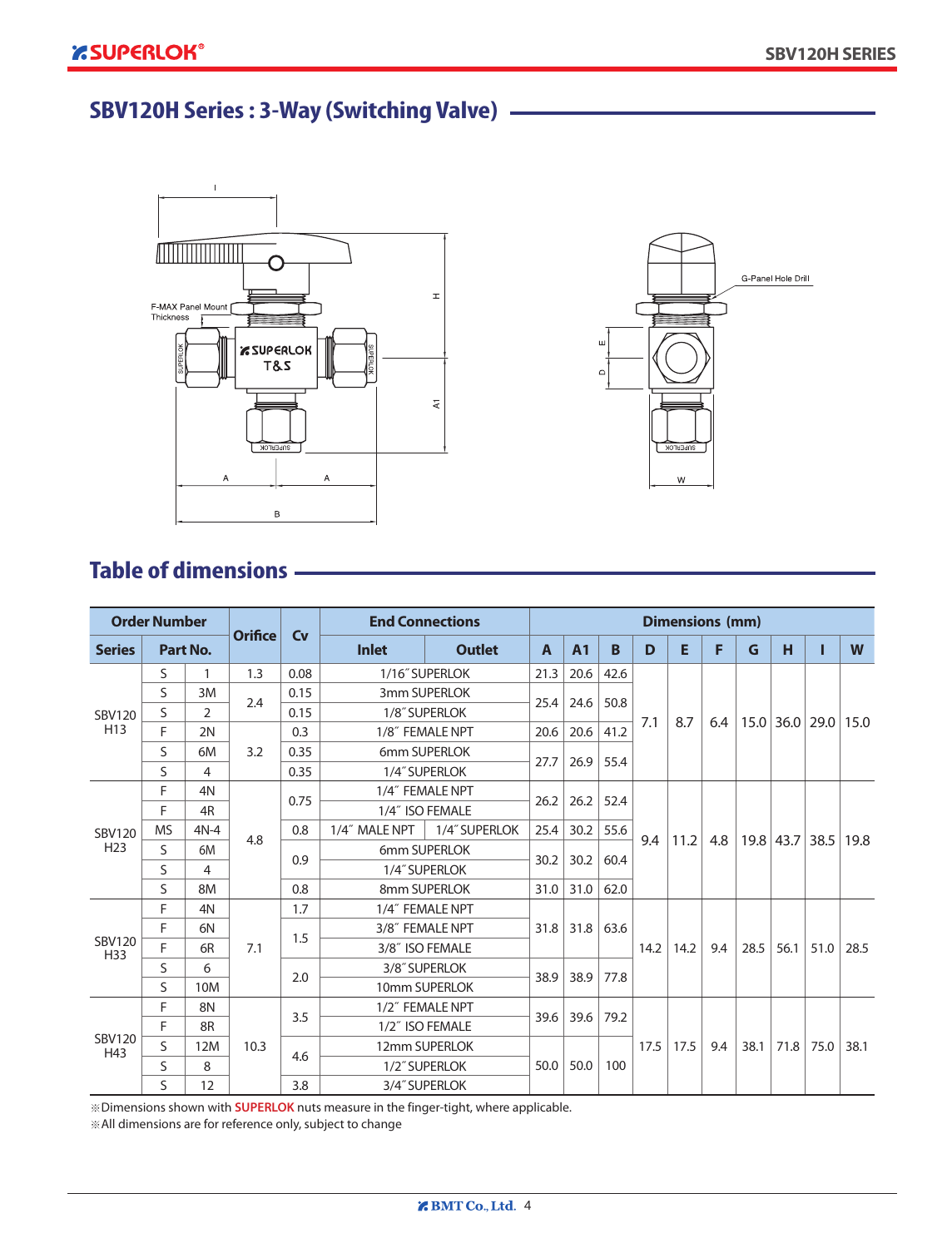#### **Pressure Rating**

| <b>Vlave</b>    | 2-Way Straight Pattern<br>psig (bar) | 2-Way Angle Pattern<br>psig (bar) | <b>3-Way Switching</b><br>psig (bar) |
|-----------------|--------------------------------------|-----------------------------------|--------------------------------------|
| SBV120H1        | 2500 (172)                           | 2500 (172)                        | 2500 (172)                           |
| SBV120H2        | 3000 (206)                           | 2500 (172)                        | 2500 (172)                           |
| <b>SBV120H3</b> | 2500 (172)                           | 1500 (103)                        | 1500 (103)                           |
| SBV120H4        | 2500 (172)                           | 1500 (103)                        | 1500 (103)                           |

### **Flow Data at 70°F (21°C)**

|      | Pressure Dorp to Atmospher(∆p)psi |                       |       |      |                           |       |  |  |  |  |
|------|-----------------------------------|-----------------------|-------|------|---------------------------|-------|--|--|--|--|
| Cv   | 10                                | 50                    | 100   | 10   | 50                        | 100   |  |  |  |  |
|      |                                   | <b>Air Flow, SCFM</b> |       |      | <b>Water Flow, US GPM</b> |       |  |  |  |  |
| 0.50 | 6.9                               | 19.1                  | 33.9  | 1.6  | 3.5                       | 5.0   |  |  |  |  |
| 0.60 | 8.3                               | 23.0                  | 40.7  | 1.9  | 4.2                       | 6.0   |  |  |  |  |
| 0.90 | 12.0                              | 34.0                  | 61.0  | 2.8  | 6.4                       | 9.0   |  |  |  |  |
| 1.2  | 17.0                              | 46.0                  | 81.0  | 3.8  | 8.5                       | 12.0  |  |  |  |  |
| 1.5  | 21.0                              | 57.0                  | 100.0 | 4.7  | 11.0                      | 15.0  |  |  |  |  |
| 1.6  | 22.0                              | 61.0                  | 110.0 | 5.0  | 11.0                      | 16.0  |  |  |  |  |
| 2.4  | 33.0                              | 92.0                  | 160.0 | 7.6  | 17.0                      | 24.0  |  |  |  |  |
| 2.6  | 36.0                              | 99.5                  | 176.0 | 8.2  | 18.0                      | 26.0  |  |  |  |  |
| 3.0  | 41.5                              | 115.0                 | 203.0 | 9.5  | 21.0                      | 30.0  |  |  |  |  |
| 6.0  | 83.0                              | 230.0                 | 407.0 | 19.0 | 42.0                      | 60.0  |  |  |  |  |
| 6.3  | 87.2                              | 241.0                 | 427.0 | 19.9 | 44.5                      | 63.0  |  |  |  |  |
| 6.4  | 88.6                              | 245.0                 | 434.0 | 20.2 | 45.3                      | 64.0  |  |  |  |  |
| 12   | 166.0                             | 459.0                 | 814.0 | 38.0 | 85.0                      | 120.0 |  |  |  |  |

#### **Straight Type Angle Type & 3-Way**

|         | Pressure Dorp to Atmospher(∆p)psi |                       |       |      |                           |      |  |  |  |  |
|---------|-----------------------------------|-----------------------|-------|------|---------------------------|------|--|--|--|--|
| Cv      | 10                                | 50                    | 100   | 10   | 50                        | 100  |  |  |  |  |
|         |                                   | <b>Air Flow, SCFM</b> |       |      | <b>Water Flow, US GPM</b> |      |  |  |  |  |
| 0.30    | 4.2                               | 11.5                  | 20.3  | 0.9  | 2.1                       | 3.0  |  |  |  |  |
| 0.35    | 4.8                               | 13.4                  | 23.7  | 1.1  | 2.4                       | 3.5  |  |  |  |  |
| 0.75    | 10.0                              | 29.0                  | 51.0  | 2.3  | 5.3                       | 7.5  |  |  |  |  |
| 0.80    | 11.0                              | 31.0                  | 54.0  | 2.5  | 5.6                       | 8.0  |  |  |  |  |
| 0.90    | 12.0                              | 34.0                  | 61.0  | 2.8  | 6.3                       | 9.0  |  |  |  |  |
| $1.5\,$ | 20.6                              | 57.4                  | 102.0 | 4.7  | 11.0                      | 15.0 |  |  |  |  |
| 1.7     | 23.5                              | 65.0                  | 115.0 | 5.3  | 12.0                      | 17.0 |  |  |  |  |
| 20.     | 27.7                              | 76.5                  | 136.0 | 6.3  | 14.0                      | 20.0 |  |  |  |  |
| 3.5     | 48.4                              | 134.0                 | 237.0 | 11.0 | 25.0                      | 35.0 |  |  |  |  |
| 3.8     | 52.6                              | 145.0                 | 258.0 | 12.0 | 27.0                      | 38.0 |  |  |  |  |
| 4.6     | 63.7                              | 176.0                 | 312.0 | 15.0 | 33.0                      | 46.0 |  |  |  |  |

# **Ordering Information**

# **Example : SBV120H1 A - S - 6M - SS**  $\overline{1}$   $\overline{2}$   $\overline{3}$   $\overline{4}$   $\overline{5}$

#### *1.* **Valve Series**

■ SBVH120H1 ■ SBVH120H2 ■ SBVH120H3 ■ SBVH120H4

#### *2.* **Pattern Designator**

■ Nil:2-Way Straight (Standard) ■ A:2-Way Angle ■ 3:3-Way

#### *3.* **End Connection Type**

■ S: SUPERLOK Tube Fitting ■ F: Female Thread ■ M: Male Thread ■ MS: Male Thread to SUPERLOK Tube Fitting

#### *4.* **End Connection Size**

#### -Tube O.D Designation

| Tube O.D (inch)    | /16 | /8 | $\overline{4}$ | 3/8 |     |
|--------------------|-----|----|----------------|-----|-----|
| <b>Designation</b> |     |    |                |     |     |
| Tube O.D (mm)      |     |    |                |     |     |
| <b>Designation</b> | 3M  | 6М | 8M             | 10M | 12M |

- Pipe Thread Designation

| - 72               |              |          | 71<br>، رد |          |
|--------------------|--------------|----------|------------|----------|
| <b>Screwed NPT</b> | 2N<br>$\sim$ | 4 N<br>. | - 1<br>6N  | 8N       |
| ed BSPT<br>.crewed | חר<br>∠∣∖    | 21 I<br> | σĸ         | оr<br>оn |

#### *5.* **Meterial Designator**

■ SS: 316 Stainless Steel ■ B: BRASS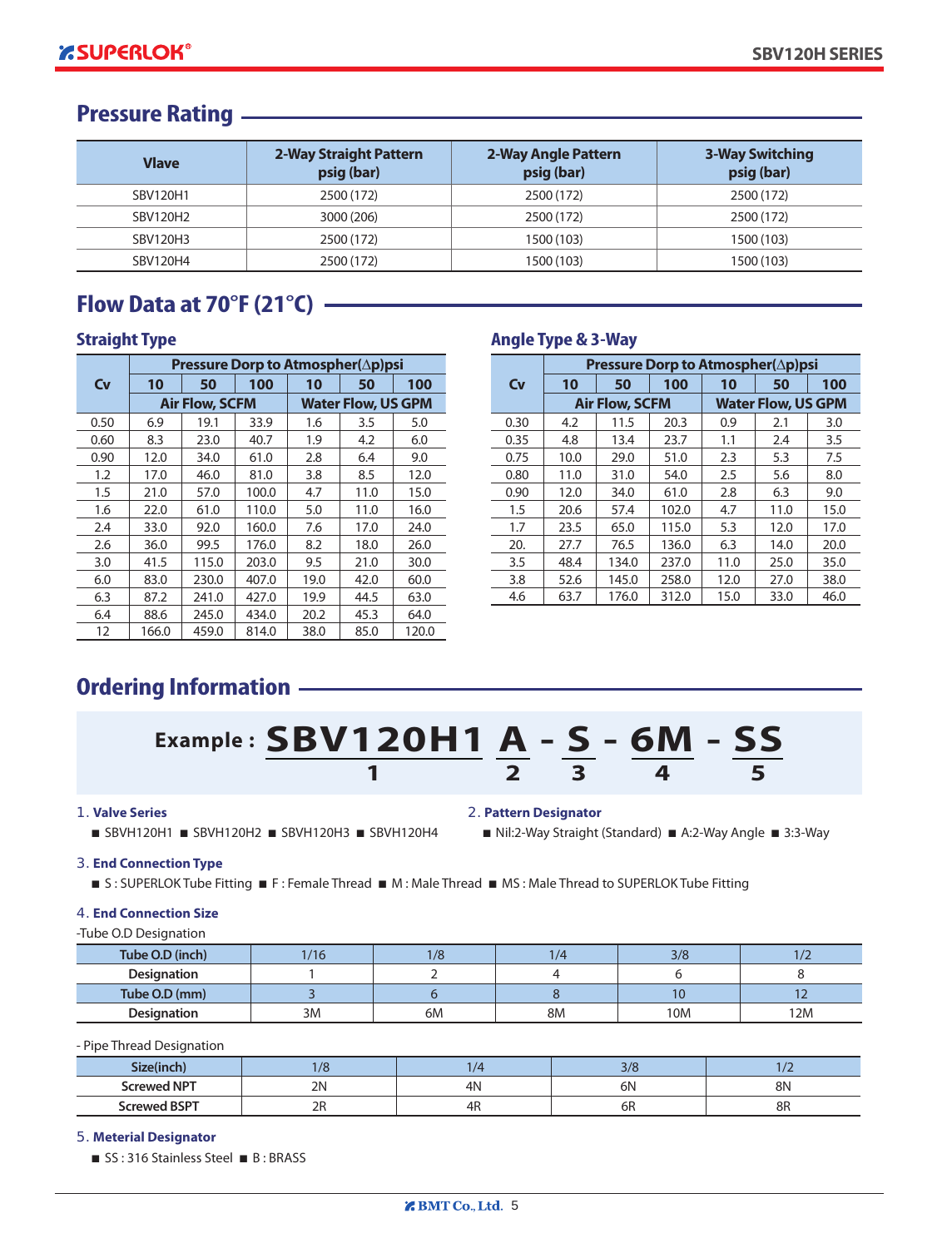#### **ESUPERLOK®**

# **210 SERIES TWO PIECE TYPE**

# **SBV210 Series**

#### **Features**

- Compact design
- *■* Tight and smooth, low torque and easy operation
- Butterfly and lever handle available
- *■*Variety of End Connections
- Each and every valve is tested at the factory



# **Specifications**

| <b>Pressure rating</b>  | 1000psig (69bar)@70°F (21°C)  |
|-------------------------|-------------------------------|
| <b>Body material</b>    | 316 stainless steel and Brass |
| <b>Port Connections</b> | 1/4" to 1" and 6mm to 16mm    |
| Orifice                 | 5.0mm to 16.0mm               |

#### **Pressure-Temperature Ratings**



### **Materials of Construction**



|                |                           |                                          | <b>Material Grade / ASTM Specification</b> |  |  |  |  |
|----------------|---------------------------|------------------------------------------|--------------------------------------------|--|--|--|--|
| No.            | <b>Component</b>          | <b>Stainless Steel</b>                   | <b>Brass</b>                               |  |  |  |  |
| 1              | Handle                    | SS304 Lever handle with PVC color coated |                                            |  |  |  |  |
|                |                           |                                          | Zinc butterfly handle with nickel plated   |  |  |  |  |
| $\overline{2}$ | Stem                      | SS316 / A479                             |                                            |  |  |  |  |
| 3              | Lock Nut                  | <b>Stainless Steel</b>                   |                                            |  |  |  |  |
| 4              | <b>Upper Stem Washer</b>  |                                          |                                            |  |  |  |  |
| 5              | Lower Stem Washer         | SS304 / A479                             |                                            |  |  |  |  |
| 6              | <b>Upper Stem Seal</b>    |                                          |                                            |  |  |  |  |
| 7              | Lower Stem Seal           |                                          | <b>PTFE</b>                                |  |  |  |  |
| 8              | Ball                      |                                          | SS316 / A479                               |  |  |  |  |
| 9              | Seat                      |                                          |                                            |  |  |  |  |
| 10             | Connector Seal            |                                          | <b>PTFE</b>                                |  |  |  |  |
|                | <b>End Connector</b>      | SS316 / A479                             | Brass / B16                                |  |  |  |  |
| 11             | Insert(for Female Thread) | SS316 / A479                             |                                            |  |  |  |  |
| 12             | Body                      | SS316 / A479                             | Brass / B16                                |  |  |  |  |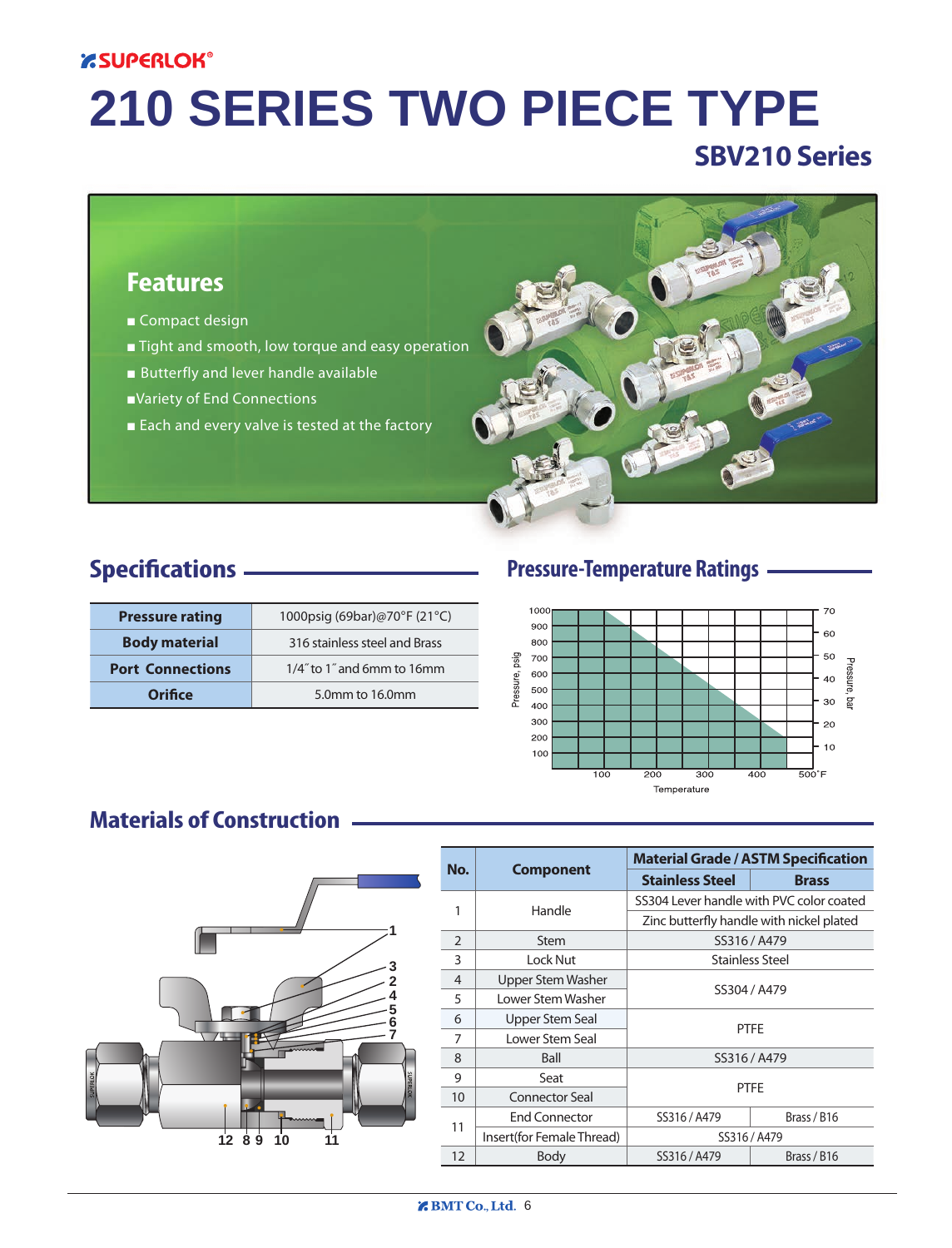# **2210 Series**



# **Table of dimensions**

|               | <b>Order Number</b> |            | <b>Orifice</b> | Cv   | <b>End Connections</b> |               |      | <b>Dimensions (mm)</b> |      |
|---------------|---------------------|------------|----------------|------|------------------------|---------------|------|------------------------|------|
| <b>Series</b> |                     | Part No.   | (mm)           |      |                        |               | н    |                        | L    |
|               | S.                  | 6M         |                | 1.25 | 6mm SUPERLOK           | 79.8          |      |                        |      |
|               | S                   | 4          | 5.0            | 1.25 | 1/4" SUPERLOK          | 79.8          | 23.0 | 60.0                   | 30.0 |
|               | F                   | 4N         |                | 1.4  | 1/4" FEMALE NPT        | 42.8          |      |                        |      |
|               | S                   | 10M        |                | 2.6  | 10mm SUPERLOK          | 91.5          |      |                        | 48.0 |
|               | S                   | 6          | 7.5            | 2.5  | 3/8" SUPERLOK          | 91.5          | 31.0 | 90.0                   |      |
|               | F                   | 6N         |                | 2.6  | 3/8" FEMALE NPT        | 46.6          |      |                        |      |
|               | S                   | 12M        |                | 9.5  | 12mm SUPERLOK          | 101.4         |      | 90.0                   | 50.0 |
| SBV210        | S                   | 8          | 9.0            | 9.5  | 1/2" SUPERLOK          | 101.4         | 34.0 |                        |      |
|               | F                   | 8N         |                | 9.5  | 1/2" FEMALE NPT        | 55.0          |      |                        |      |
|               | S                   | 16M        |                | 10.6 | 16mm SUPERLOK          | 107.6         |      |                        |      |
|               | S                   | 10         | 12.5           | 10.6 | 5/8" SUPERLOK          | 107.0         | 39.0 | 100.0                  | 55.0 |
|               | S                   | 12         |                | 12.7 | 3/4" SUPERLOK          | 107.0         |      |                        |      |
|               | F                   | 12N        |                | 12.7 | 3/4" FEMALE NPT        | 61.3          |      |                        |      |
|               | S                   | 16         | 16.0           | 17.5 | 1" SUPERLOK            | 131.0<br>45.0 |      |                        |      |
|               | F                   | <b>16N</b> |                | 17.5 | 1" FEMALE NPT          | 76.0          |      | 100.0                  | 68.0 |

※All dimensions are for reference only, subject to change

### **SBVA210 Series**





SBVA 210L



**25 SUPERLOK** 

T&S

 $\overline{A}$ 

# **Table of dimensions**

|                | <b>Order Number</b> |          | <b>Orifice</b> |                        | Dimensions (mm) |      |      |
|----------------|---------------------|----------|----------------|------------------------|-----------------|------|------|
| <b>Series</b>  |                     | Part No. | (mm)           | <b>End Connections</b> | A               |      |      |
|                |                     | 4        | 5.0            | 1/4" SUPERLOK          | 65.3            | 30.5 | 23.0 |
|                |                     | 6        | 7.5            | 3/8" SUPERLOK          | 77.5            | 36.1 | 31.0 |
| <b>SBVA210</b> |                     | 8        | 9.0            | 1/2" SUPERLOK          | 87.9            | 38.1 | 34.0 |
|                |                     | 12       | 12.5           | 3/4" SUPERLOK          | 93.8            | 39.9 | 39.0 |
|                |                     | 16       | 16.0           | 1" SUPERLOK            | 115.3           | 49.0 | 45.0 |

※All dimensions are for reference only, subject to change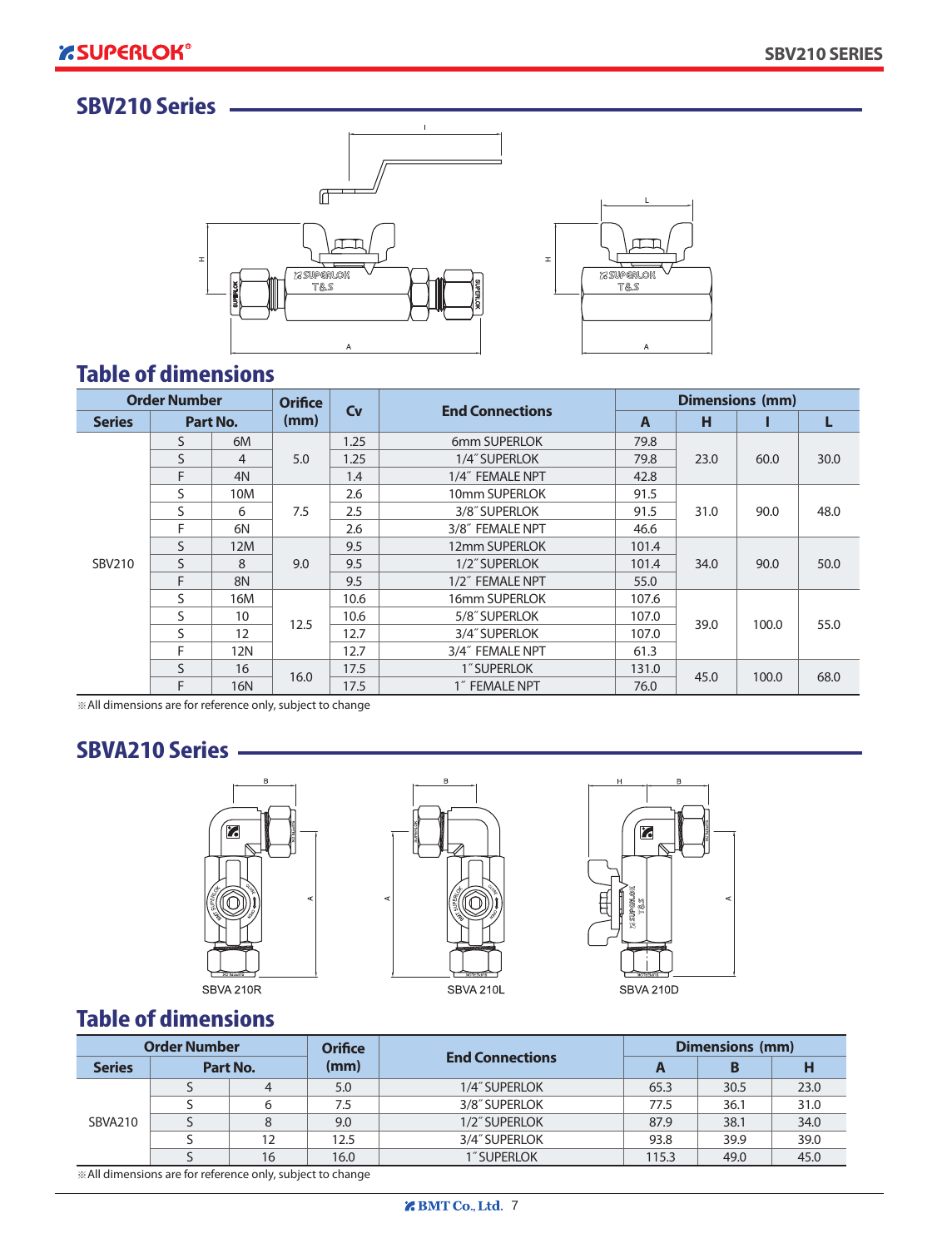#### **SBVT210 Series**



### **Table of dimensions**

| <b>Order Number</b> |   | <b>Orifice</b><br><b>End Connections</b> |               | Dimensions (mm) |       |      |      |
|---------------------|---|------------------------------------------|---------------|-----------------|-------|------|------|
| <b>Series</b>       |   | Part No.                                 | (mm)          |                 | A     | в    |      |
|                     | 4 | 5.0                                      | 1/4" SUPERLOK | 65.3            | 30.5  | 61.0 |      |
|                     |   | 6                                        | 7.5           | 3/8" SUPERLOK   | 77.5  | 36.1 | 72.2 |
| SBVT210             |   | 8                                        | 9.0           | 1/2" SUPERLOK   | 87.9  | 38.1 | 76.2 |
|                     |   | 12                                       | 12.5          | 3/4" SUPERLOK   | 93.8  | 39.9 | 79.8 |
|                     |   | 16                                       | 16.0          | 1" SUPERLOK     | 115.3 | 49.0 | 98.0 |

※All dimensions are for reference only, subject to change

# **Ordering Information**



#### *1.* **Valve Series**

■ SBV210 ■ SBVA210 ■ SBVT210

#### *2.* **End Connection**

■ S : SUPERLOK Tube Fitting ■ F : Female Thread

#### *3.* **End Connection Size**

-Tube O.D Designation

| Tube O.D (inch)    | 1/4 | 3/8 | ╹╯  | 3/4 |  |
|--------------------|-----|-----|-----|-----|--|
| <b>Designation</b> |     |     |     |     |  |
| Tube O.D (mm)      |     | 10  |     |     |  |
| <b>Designation</b> | 6M  | 10M | 12M | 16M |  |

- Pipe Thread Designation

| Size(inch           | $\sqrt{2}$ | 2/C<br>37 C |    |     |     |
|---------------------|------------|-------------|----|-----|-----|
| <b>Screwed NPT</b>  | 4N         | 6N          | 8N | 12N | 16N |
| <b>Screwed BSPT</b> | 4R         | 6R          | 8R | 12R | 12R |

#### *4.* **Handle Designator**

■ Nil : Butterfly Handle (Standard) ■ BH : Bar Handle

#### *5.* **Meterial Designator**

■ SS : 316 Stainless Steel ■ B : BRASS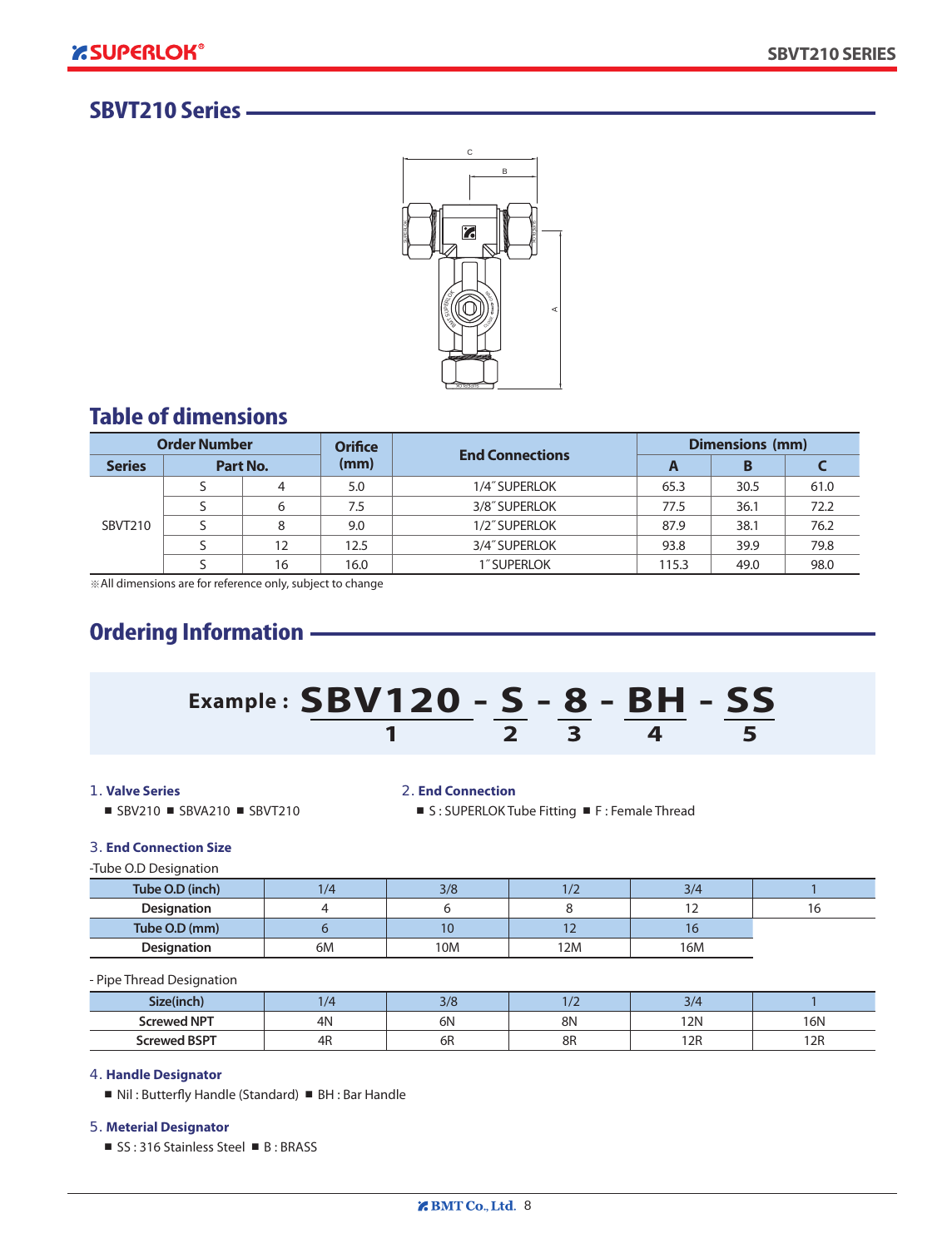### **ESUPERLOK®**

# **360 SERIES THREE PIECE HIGH-PRESSURE TYPE SBVH360 Series**

## **Features**

- *■* Compact design
- High flow rate with maximum orifice
- *■* Variety of End Connections
- Anti blow-out stem design
- Each and every valve is tested at the factory
- *■* Fire safety design available

### **Specifications**

| <b>Pressure rating</b>    | 6000psig $(414bar)@70^{\circ}F(21^{\circ}C)$                                             |  |  |
|---------------------------|------------------------------------------------------------------------------------------|--|--|
| <b>Temperature rating</b> | -22 to 265°F (-30 to 130°C) with PVDF seat<br>-65 to 500°F (-54 to 260°C) with PEEK seat |  |  |
| <b>Body material</b>      | 316 stainless steel and Brass                                                            |  |  |
| <b>Port Connections</b>   | 1/4" to 1" and 6mm to 25mm                                                               |  |  |
| <b>Orifice</b>            | 10.0mm to 19.0mm                                                                         |  |  |

#### **Testing**

- Each Valve is tested with nitrogen at 1000psig(69bar) to maximum allowable leak rate of 0.1 SCCM.
- Hydrostatic shell test is porformed at 1.5 times of the working pressure. (OPTION)

#### **Materials of Construction**



| No.           |                       | <b>Material Grade / ASTM Specification</b> |
|---------------|-----------------------|--------------------------------------------|
|               | <b>Component</b>      | <b>Stainless Steel</b>                     |
|               | Handle                | SS304 Lever handle with PVC color coated   |
| $\mathcal{P}$ | Lock Nut              |                                            |
| 3             | Spring Washer         | <b>Stainless Steel</b>                     |
| 4             | Pin                   |                                            |
| $*5$          | Stem                  | SS316 / A479                               |
| 6             | <b>Stem Washer</b>    | SS304 / A479                               |
| $*7$          | <b>Stem Packing</b>   | <b>PTFE</b>                                |
| $*8$          | <b>Ball</b>           | SS316 / A479                               |
| *q            | Seat                  | PVDF (Standard)                            |
| $*10$         | <b>End Connector</b>  | SS316 / A479                               |
| $*11$         | <b>Connector Seal</b> | <b>PTFE</b>                                |
| $*12$         | Body                  | SS316 / A479                               |

**SANCHORN** 

※Wetted components are marked "\*"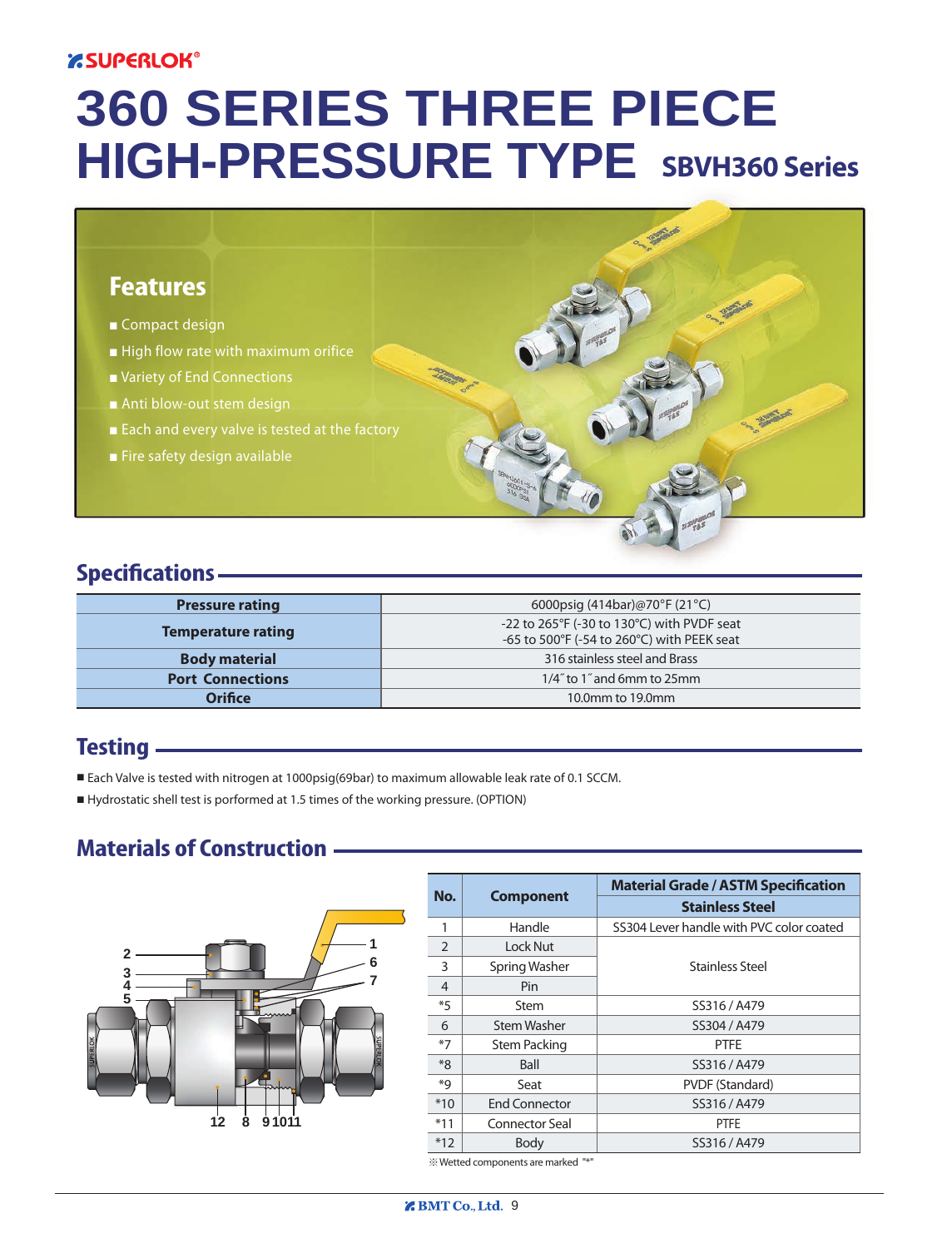#### **SBVH360 SERIES (2-Way)**





#### **Table of dimensions**

| <b>Order Number</b> |              |                 |                |           |                        |                |      | Dimensions (mm) |     |           |
|---------------------|--------------|-----------------|----------------|-----------|------------------------|----------------|------|-----------------|-----|-----------|
| <b>Series</b>       |              | Part No.        | <b>Orifice</b> | <b>Cv</b> | <b>End Connections</b> | $\overline{A}$ | B    |                 | н   | $d$ (min) |
|                     | S            | 4               |                | 1.2       | 1/4" SUPERLOK          | 45.7           | 45.7 | 91.4            |     | 4.8       |
|                     | S            | 6               |                | 3.7       | 3/8" SUPERLOK          | 47.5           | 47.5 | 94.4            |     | 7.1       |
|                     | S            | 8               |                |           | 1/2" SUPERLOK          | 49.8           | 49.8 | 99.6            |     |           |
|                     | F            | 4N              |                | 7.5       | 1/4" FEMALE NPT        | 37.0           | 37.0 | 74.0            |     | 10.0      |
| SBVH3601            | F            | 6N              | 10.0           |           | 3/8" FEMALE NPT        | 38.0           | 38.0 | 76.0            | 105 |           |
|                     | F            | 8N              |                |           | 1/2" FEMALE NPT        | 41.5           | 41.5 | 83.0            |     |           |
|                     | M            | 4N              |                | 3.7       | 1/4" MALE NPT          | 42.1           | 42.1 | 84.2            |     | 7.1       |
|                     | M            | 6N              |                | 7.2       | 3/8" MALE NPT          | 42.1           | 42.1 | 84.2            |     | 9.65      |
|                     | M            | 8N              |                | 7.5       | 1/2" MALE NPT          | 47.0           | 47.0 | 94.0            |     | 10.0      |
|                     | F            | 8N              |                |           | 1/2" FEMALE NPT        | 45.5           | 45.5 | 91.0            |     |           |
|                     | F            | <b>12N</b>      |                |           | 3/4" FEMALE NPT        | 51.0           | 51.0 | 102.0           | 125 | 12.7      |
| SBVH3602            | M            | <b>12N</b>      | 12.7           | 10.0      | 3/4" MALE NPT          | 52.5           | 52.5 | 105.0           |     |           |
|                     | $\mathsf{S}$ | 10 <sup>1</sup> |                |           | 5/8" SUPERLOK          | 54.0           | 54.0 | 108.0           |     |           |
|                     | S            | 12              |                |           | 3/4" SUPERLOK          | 54.0           | 54.0 | 108.0           |     |           |
|                     | F            | <b>12N</b>      |                | 30.0      | 3/4" FEMALE NPT        | 54.0           | 54.0 | 108.0           |     | 20.0      |
|                     | F            | 16N             |                |           | 1" FEMALE NPT          | 62.5           | 62.5 | 125.0           |     |           |
| SBVH3603            | S            | 12              | 19.0           | 19.0      | 3/4" SUPERLOK          | 61.9           | 61.9 | 123.8           | 149 | 15.74     |
|                     | $\mathsf S$  | 16              |                | 30.0      | 1" SUPERLOK            | 66.4           | 66.4 | 132.8           |     | 20.0      |
|                     | M            | 12N             |                | 19.0      | 3/4" MALE NPT          | 59.0           | 59.0 | 118.0           |     | 15.74     |
|                     | M            | 16N             |                | 30.0      | 1" MALE NPT            | 63.8           | 63.8 | 127.6           |     | 20.0      |

※All dimensions are for reference only, subject to change



# **SBVH360-3S SERIES (3-Way) SBVH360-3B SERIES (3-Way)**



## **Table of dimensions**

| <b>Order Number</b> |   |            |                | <b>End Connections</b> | <b>Dimensions (mm)</b> |      |       |     |      |
|---------------------|---|------------|----------------|------------------------|------------------------|------|-------|-----|------|
| <b>Series</b>       |   | Part No.   | <b>Orifice</b> |                        | A                      | B    |       | н   |      |
|                     |   | 4          |                | 1/4" SUPERLOK          | 45.7                   | 45.7 | 91.4  |     | 53.3 |
|                     |   | 6          |                | 3/8" SUPERLOK          | 47.2                   | 47.2 | 94.4  |     | 54.8 |
| SBVH3601-3B<br>&    |   | 8          | 10.0           | 1/2" SUPERLOK          | 49.8                   | 49.8 | 99.6  | 105 | 54.0 |
| SBVH3601-3S         |   | 4N         |                | 1/4" FEMALE NPT        | 37.0                   | 37.0 | 74.0  |     | 36.5 |
|                     |   | 6N         |                | 3/8" FEMALE NPT        | 38.0                   | 38.0 | 76.0  |     | 40.0 |
|                     |   | 8N         |                | 1/2" FEMALE NPT        | 41.5                   | 41.5 | 83.0  |     | 44.0 |
|                     |   | 10         |                | 5/8" SUPERLOK          | 54.0                   | 54.0 | 108.0 | 125 | 65.3 |
| SBVH3602-3B<br>&    | ς | 12         | 12.7           | 3/4" SUPERLOK          | 54.0                   | 54.0 | 108.0 |     | 65.3 |
| SBVH3602-3S         |   | 8N         |                | 1/2" FEMALE NPT        | 45.5                   | 45.5 | 91.0  |     | 49.5 |
|                     | F | <b>12N</b> |                | 3/4" FEMALE NPT        | 51.0                   | 51.0 | 102.0 |     | 55.0 |
|                     |   | 12         |                | 3/4" SUPERLOK          | 61.9                   | 61.9 | 123.8 |     | 69.8 |
| SBVH3603-3B         | S | 16         | 19.0           | 1" SUPERLOK            | 66.4                   | 66.4 | 132.8 | 149 | 69.8 |
| &<br>SBVH3603-3S    |   | 12N        |                | 3/4" FEMALE NPT        | 59.0                   | 59.0 | 118.0 |     | 56.5 |
|                     |   | 16N        |                | 1″ FEMALE NPT          | 63.8                   | 63.8 | 127.6 |     | 60.6 |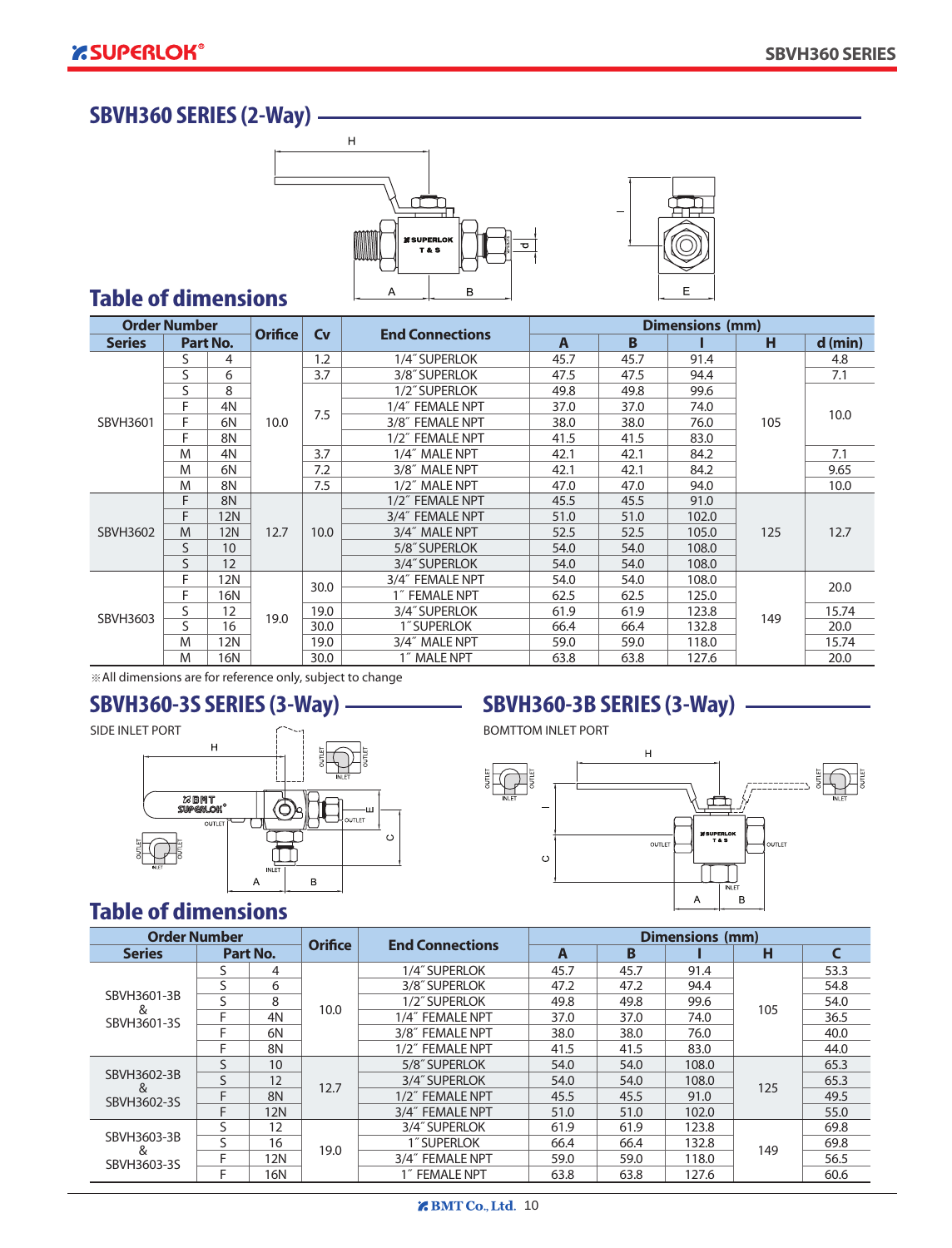# **Pressure & Temperature Rating**

#### **2-Way Straight**

| <b>Valve Series</b> |              | <b>Materials</b>    |                           | Pressure Rating @-54°C to 21°C       |                                    |  |
|---------------------|--------------|---------------------|---------------------------|--------------------------------------|------------------------------------|--|
|                     | <b>Seat</b>  | <b>Stem Packing</b> | <b>End Connector Seal</b> | $(-65^{\circ}$ F to 70 $^{\circ}$ F) | <b>Temperature Rating</b>          |  |
|                     | <b>PVDF</b>  |                     |                           | 6000psig (413bar)                    | -30°C to 130°C(-22°F to 265°F)     |  |
| 3601                | <b>PCTFE</b> |                     |                           |                                      | -30°C to 150°C(-22°F to 355°F)     |  |
|                     | <b>PEEK</b>  |                     | <b>PTFE</b>               | 10000psig (689bar)                   | -54°C to 230°C(-65°F to 446°F)     |  |
| 3602                | <b>PVDF</b>  |                     |                           |                                      |                                    |  |
| &                   | <b>PCTFE</b> |                     |                           | 5000psig (344bar)                    | -23 °C to 191 °C(-10 °F to 375 °F) |  |
| 3603                | <b>PEEK</b>  |                     |                           | 6000psig (413bar)                    |                                    |  |

#### **2-Way Angle & 3-Way**

| <b>Valve Series</b> |              | <b>Materials</b>    |                           | Pressure Rating @-54°C to 21°C       |                                    |  |
|---------------------|--------------|---------------------|---------------------------|--------------------------------------|------------------------------------|--|
|                     | <b>Seat</b>  | <b>Stem Packing</b> | <b>End Connector Seal</b> | $(-65^{\circ}$ F to 70 $^{\circ}$ F) | <b>Temperature Rating</b>          |  |
|                     | <b>PVDF</b>  |                     |                           | 4000psig(275bar)                     | -30°C to 130°C(-22°F to 265°F)     |  |
| 3601                | <b>PCTFE</b> | <b>PTFE</b>         |                           |                                      | -30°C to 150°C(-22°F to 355°F)     |  |
|                     | <b>PEEK</b>  |                     |                           | 6000psig(413bar)                     | -54°C to 230°C(-65°F to 446°F)     |  |
| 3602                | <b>PVDF</b>  |                     | <b>VITON</b>              | 3000psig(206bar)                     |                                    |  |
| &                   | <b>PCTFE</b> |                     |                           |                                      | -23 °C to 191 °C(-10 °F to 375 °F) |  |
| 3603                | <b>PEEK</b>  |                     |                           | 4000psig(275bar)                     |                                    |  |

# **Ordering Information**

# **Example : SBVH3602 - S - 12 - PE - SS**  $\frac{1}{2}$   $\frac{1}{3}$   $\frac{1}{4}$   $\frac{1}{5}$

#### *1.* **Valve Series**

- -
- 
- SBVH3602 SBVH3602-A SBVH3602-3B SBVH3602-3S
	-
- 
- 
- 
- 2-Way straight 2-Way Angle 3-Way : Bottom Inlet Port 3-Way : Side Inlet Port
- SBVH3601 SBVH3601-A SBVH3601-3B SBVH3601-3S
	-
- SBVH3603 SBVH3603-A SBVH3603-3B SBVH3603-3S

#### *2.* **End Connection**

■ S : SUPERLOK Tube Fitting ■ F : Female Thread ■ M : Male Thread

#### *3.* **Connection Size**

-Tube O.D Designation

| <b>Tube</b><br>.<br>◡ | $\sim$ $\mu$ | $-10$<br>-77 |  |
|-----------------------|--------------|--------------|--|
| nocia.<br>----        |              |              |  |

- Pipe Thread Designation

| Size(inch)          | 1/2 | 3/8 |    | $\mathcal{L}$ |     |
|---------------------|-----|-----|----|---------------|-----|
| <b>Screwed BSPT</b> | 4N  | 6Ν  | 8N | <b>12N</b>    | 16N |
| <b>SCrewed NPT</b>  | 4R  | 6R  | 8R | 12R           | 12R |

#### *4.* **Seat Material Designator**

■ Nil: PVDF(Standard) ■ PC: PCTFE ■ PE: PEEK

#### *5.* **Meterial Designator**

■ SS: 316 Stainless Steel ■ M: ALLOY (Monel)